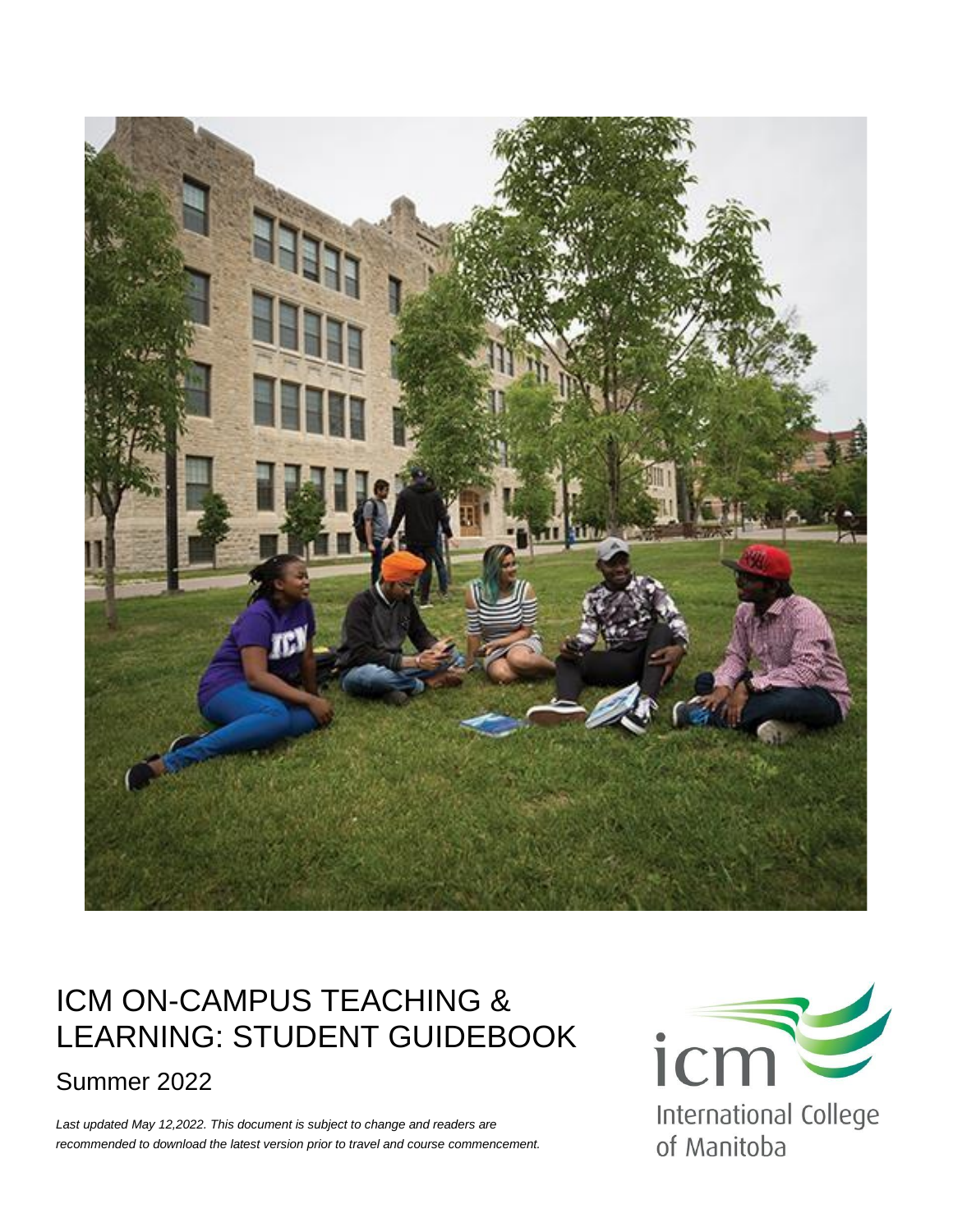# <span id="page-1-0"></span>**Contents**

| Non-Compliance of Health Code Requirements or Student Handbook Code of Conduct Violations 10 |  |
|----------------------------------------------------------------------------------------------|--|
|                                                                                              |  |
|                                                                                              |  |
|                                                                                              |  |
|                                                                                              |  |
|                                                                                              |  |
|                                                                                              |  |
|                                                                                              |  |
|                                                                                              |  |
|                                                                                              |  |
|                                                                                              |  |
|                                                                                              |  |
|                                                                                              |  |
|                                                                                              |  |
|                                                                                              |  |
|                                                                                              |  |
|                                                                                              |  |
|                                                                                              |  |
|                                                                                              |  |
|                                                                                              |  |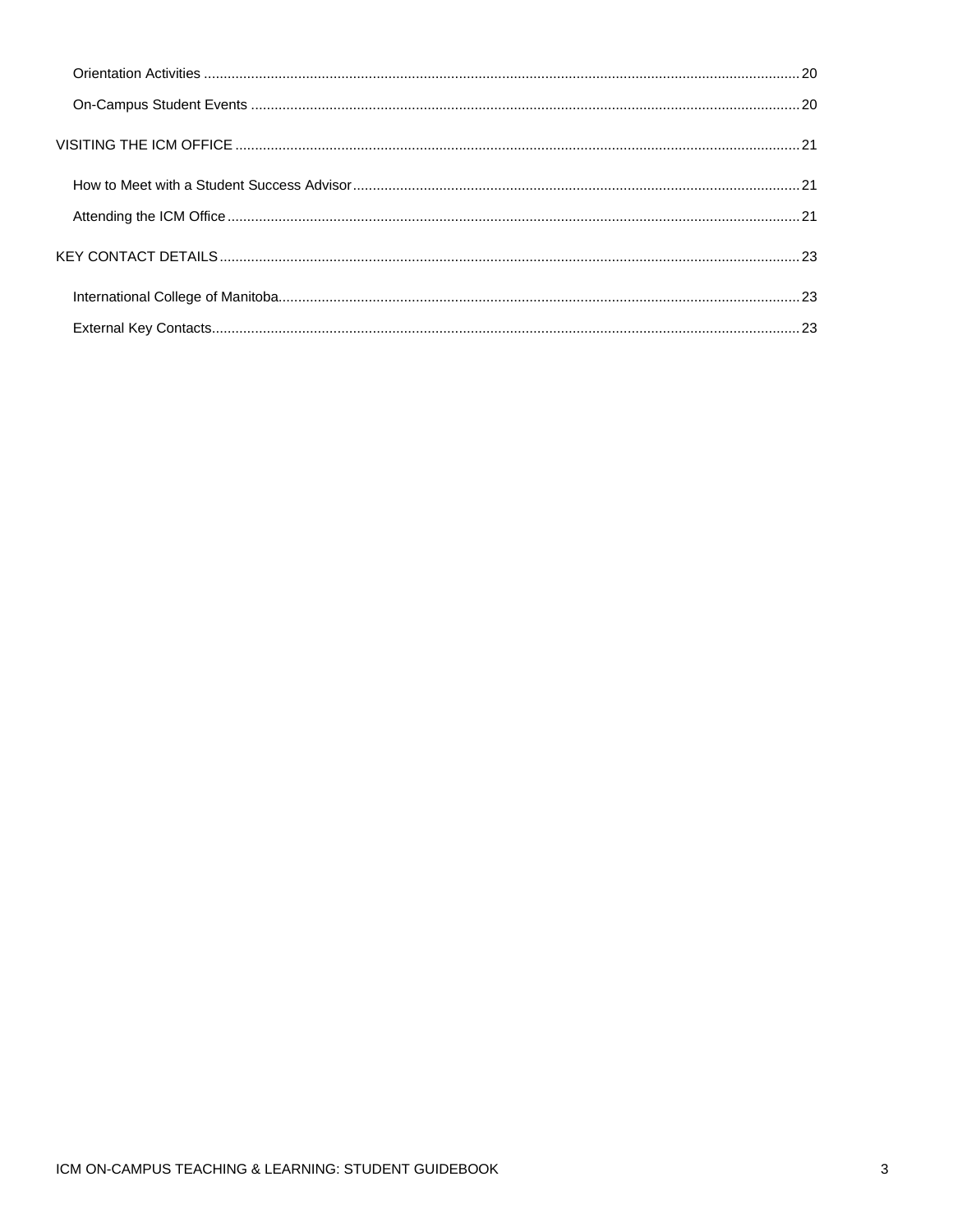## <span id="page-3-0"></span>Welcome Message

The International College of Manitoba (ICM) is excited to welcome back to campus groups of students and staff in the upcoming term. The safety and wellbeing of all students is a top priority here at ICM and as such it is important for everyone to follow government regulations for the COVID-19 pandemic so we can all stay safe and healthy. This document goes through some important steps students are expected to adhere to if they choose to attend on-campus courses. This guide provides critical information for students and staff about how to live and study safely as we navigate the complexities of COVID-19 and support one another during this global pandemic.

To help you and your classmates prepare for a safe return to on-campus studies, we have prepared this ICM On-Campus Teaching & Learning: Student Guidebook. Please ensure you read through this package carefully and completely to ensure you have a safe return to on-campus studies.

Before departing home, it is strongly recommended that students complete the **ICM Student Personal and Arrival Information Form**, located at **<https://machform.icmanitoba.ca/view.php?id=74756>**, so that we can make sure we have your updated arrival and contact details, this will assist our arrivals coordinator to follow up with you upon arrival to ensue things are going smoothly.

We look forward to seeing you on-campus in the coming weeks and wish you all the best in your upcoming term of studies. If at any point you need to connect with us, please call us at 1-204-474-8479 or by email a[t advisor@learning.icmanitoba.ca.](mailto:advisor@learning.icmanitoba.ca)

Welcome back to ICM!



**Robert Daudet Melissa Mushikori**



*College Director & Principal Associate Director (Students)*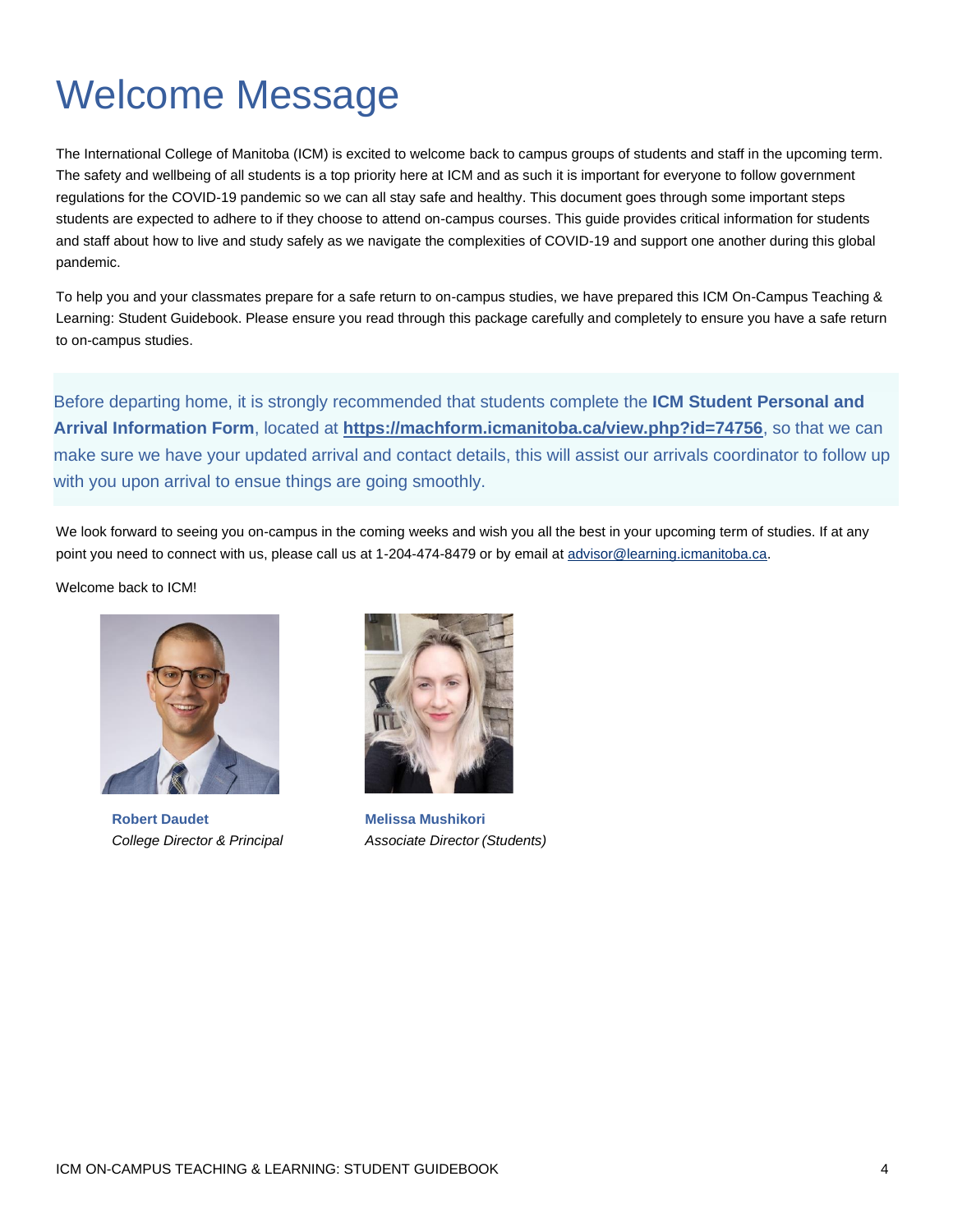# <span id="page-4-0"></span>Province of Manitoba: Pandemic Response

ICM's various publications relating to COVID-19, including the Arrival Protocol & Safe Plan and the On-Campus Teaching & Learning Guidebooks were created based on the following guidelines on local, provincial, and federal standards and recommendations. The Manitoba government provided Canada's Guidance for post-secondary institutions during the COVID-19 pandemic (**[https://www.canada.ca/en/public-health/services/diseases/2019-novel-coronavirus-infection/guidance-documents/covid-19](https://www.canada.ca/en/public-health/services/diseases/2019-novel-coronavirus-infection/guidance-documents/covid-19-guidance-post-secondary-institutions-during-pandemic.html) [guidance-post-secondary-institutions-during-pandemic.html](https://www.canada.ca/en/public-health/services/diseases/2019-novel-coronavirus-infection/guidance-documents/covid-19-guidance-post-secondary-institutions-during-pandemic.html)**).

The Province of Manitoba has established a mechanism to approve this plan to welcome international students to ICM. The College has an ongoing dialogue with the Department of Economic Development and Training in order to ensure that the plan continues to meet requirements and to verify our ongoing adherence to federal requirement.

The Province of Manitoba has also implemented a new pandemic response tool that uses the colours green, yellow, orange, and red. At each level, public health officials have a range of restrictions that could be imposed on different sectors, including at post-secondary institutions. The Province will update the provincial response level in response to the spread of the virus and other public health indicators. The response level is determined by Public Health Officials based on a variety of factors, including test positivity levels, case number growth rates, number of days since positive cases are linked to further transmission, and more. Information on Manitoba's Pandemic Response System is available at www.gov.mb.ca/covid19/restartmb/prs/system/index.html.

Please familiarize yourself with the information in the following documents, should you be planning on studying on-campus or traveling to Canada. These guides will be useful in ensuring you meet public health requirements and better protect the safety of our community.



ICM ON-CAMPUS TEACHING & LEARNING: STUDENT GUIDEBOOK **FALL 2021** Last updated July 20, 2021. This document is subject to change and reaversion prior to travel and course come





ICM'S COVID-19 ARRIVAL PROTOCOL & SAFE PLAN **FALL 2021** Last updated July 2, 2021. This document is subject to change and readers are recom<br>download the latest version prior to travel.



**ICM On-Campus Teaching & Learning: Student Guidebook**

*A guide for students who will be studying on-campus*

**ICM's COVID-19 Arrival Protocol & Safe Plan** *A guide for students planning on travel to Canada*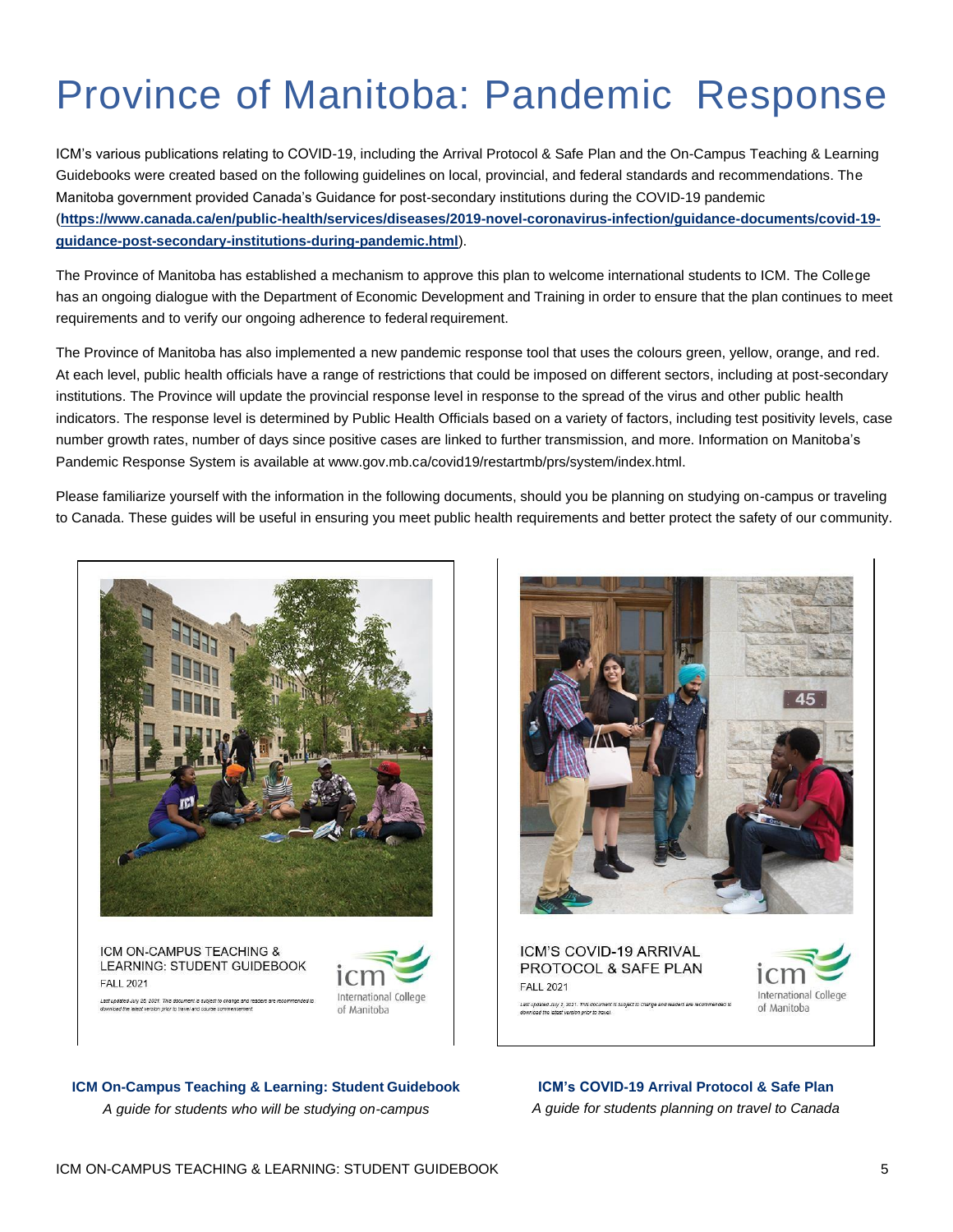# <span id="page-5-0"></span>Staying Safe in a COVID-19 World

This *ICM On-Campus Teaching & Learning: Student Guidebook* is designed to help guide students, staff, and visitors to understand our obligations to learn and work safely during the COVID-19 global pandemic. This protocol document applies to all staff, students, and visitors. As a member of the ICM community, you must commit to adhering to this guidebook, along with the COVID-19 Arrival Protocol & Safe Plan.

Our aim is to build awareness of COVID-19 symptoms, minimize the risk of community spread, and support students with their travel plans, including self-isolation requirements. This Guidebook focuses primarily on student policies relating to teaching and learning oncampus. It is divided into six sections:

- Health & Wellness
- **Travel to Canada**
- Course Registration
- Classroom Expectations
- **Attending ICM Events**
- Visiting the ICM Office

If you will be taking any on-campus courses with ICM, you are expected to read through this guide and adhere to its policies. By doing so, we are best able to ensure the safety of our community. If you have any questions about any of the content found in this guide, please contact a Student Success Advisor by email at [advisor@learning.icmanitoba.ca o](mailto:advisor@learning.icmanitoba.ca)r by attending virtual office hours (hours and link can be found on the ICM Student Portal).

We look forward to seeing you on-campus and wish you well in your upcoming studies!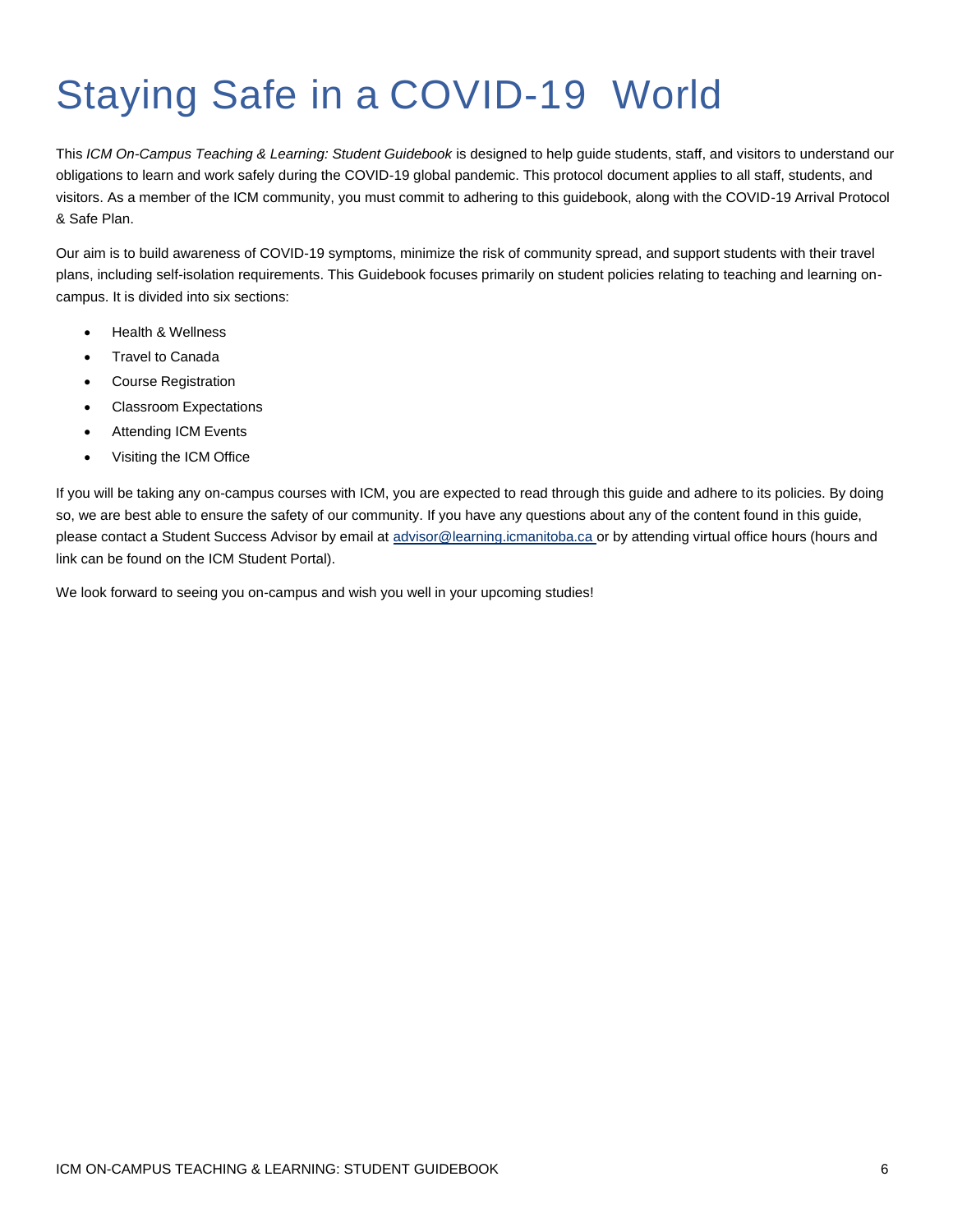## <span id="page-6-0"></span>Health & Wellness

### <span id="page-6-1"></span>**SIGNS & SYMPTOMS OF COVID-19**



#### Most common symptoms

- **Fever**
- Dry cough
- **Tiredness**



#### Serious symptoms

- Difficulty breathing or shortness of breath
- Chest pain or pressure
- Loss of speech or movement



#### Less common symptoms

- Aches and pains
- Sore throat
- **Diarrhea**
- Conjunctivitis (pinkeye)
- Headache
- Loss of taste or smell
- Rash on skin or discolouration of fingers or toes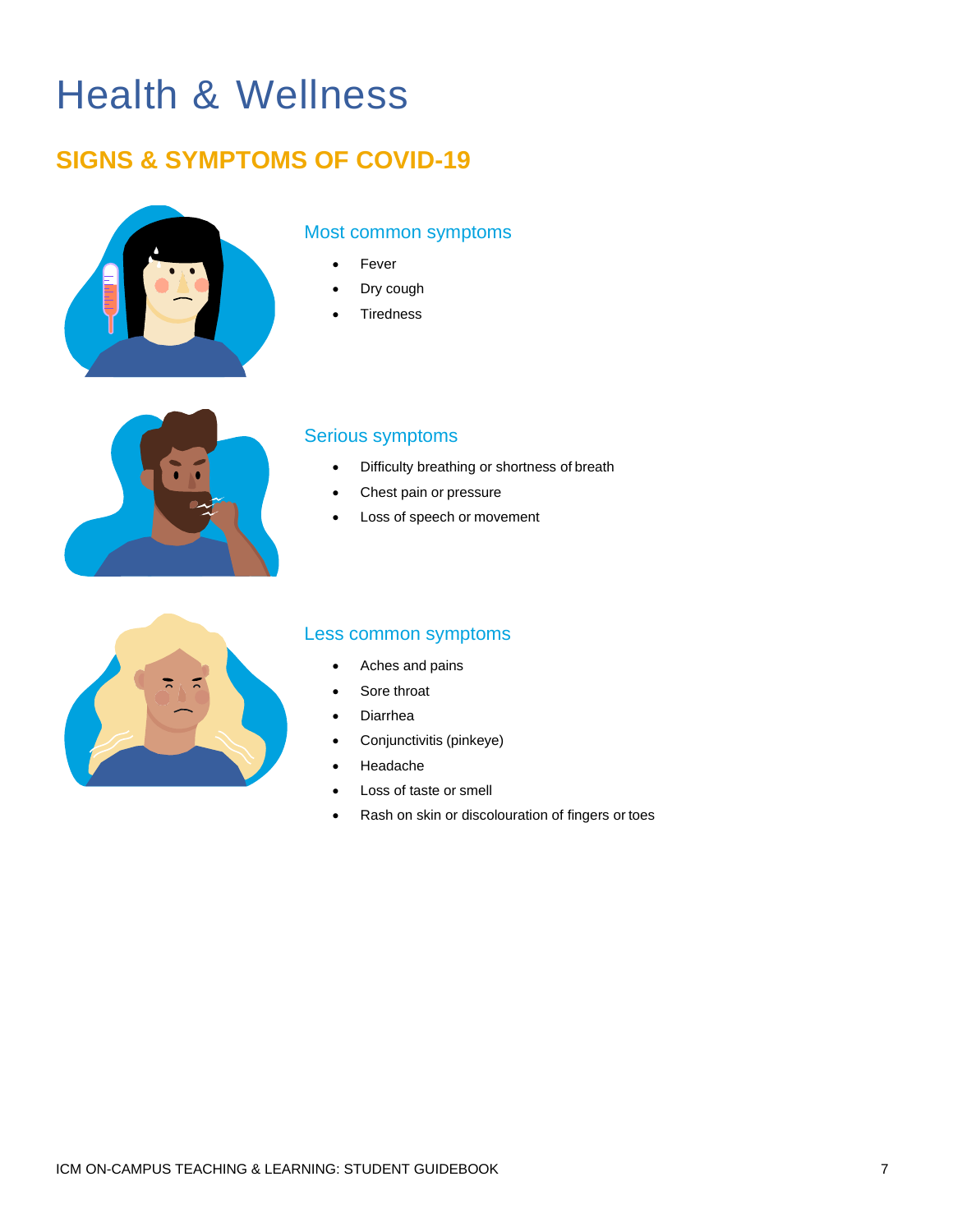

#### Asymptomatic infection

Not all people infected with the virus show the previous symptoms. They can still spread COVID-19 through the community even when symptoms are not apparent. It is therefore important that all community members take this virus seriously and follow the safe behaviours listed below, regardless if they are experiencing symptoms.

### <span id="page-7-0"></span>**COVID SAFE BEHAVIOURS**



#### Hand hygiene

- Regularly wash your hands for at least 20 seconds using soap andwater.
- Regularly apply alcohol-based hand rub/hand sanitizer especially after you've touched any objects or surfaces.
- Avoid touching your face and mask.



#### Coughing and sneezing hygiene

- Cover your coughs and sneezes by either placing your face into your shirt, sleeve, or your elbow, or use a tissue.
- After coughing or sneezing, place used tissues straight into a garbage.
- Wash your hands with soap and water.



#### Physical distancing

- Everyone must stay 2 metres away from other people whenever possible. This is called physical distancing.
- Limit actual face-to-face contact with other people to less than 15 minutes.
- Where contact is required for longer than 15 minutes, increase your physical distancing where possible.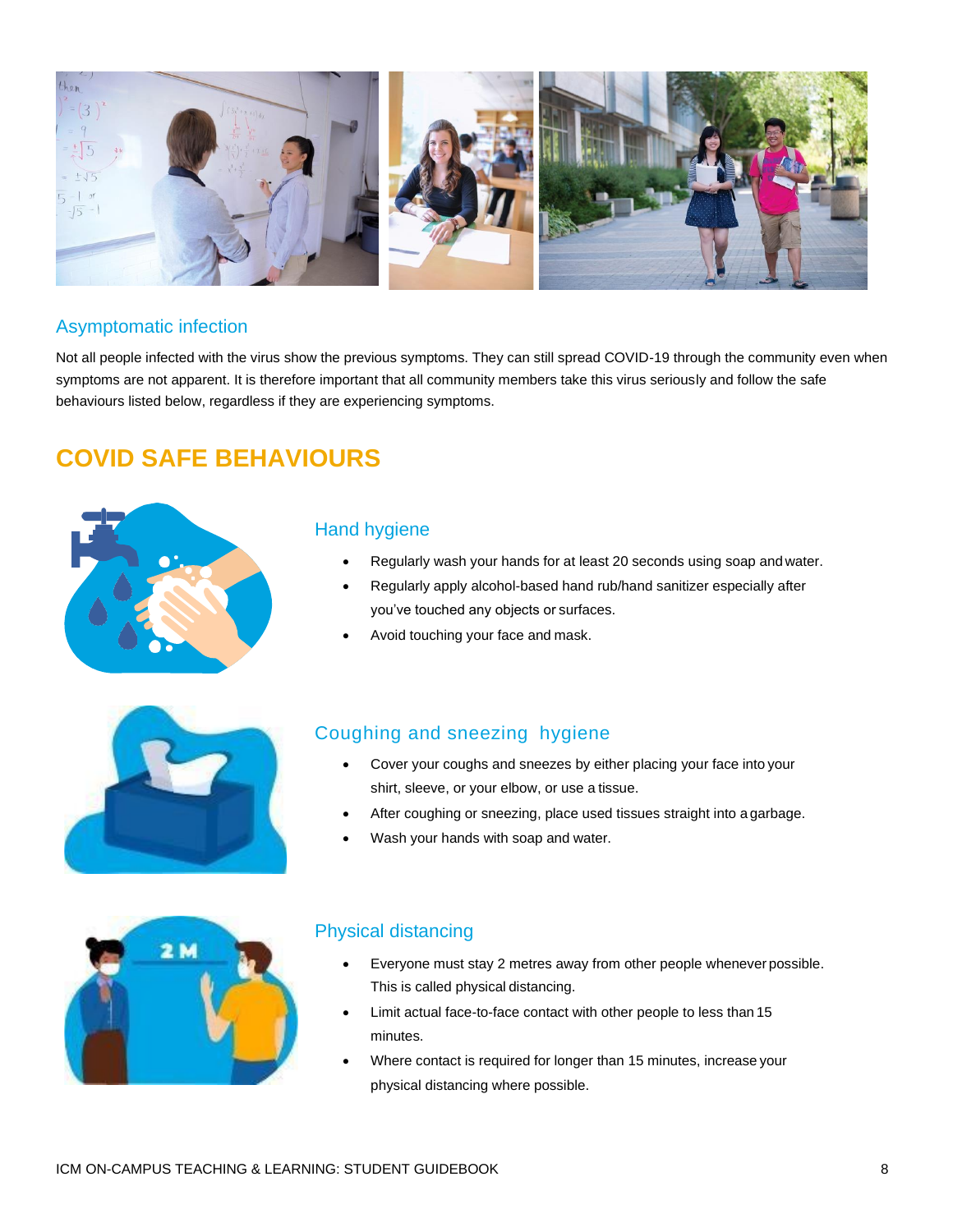#### Wearing a mask



- Face masks (fabric or medical-grade) can be used to help minimize the spread of COVID-19.
- Masks absorb droplets from your exhaled breath and act as a barrier to protect those around you.
- Before putting on your mask, clean your hands with soap and water and inspect your mask to ensure it is not damaged or dirty.
- Make sure your nose, mouth and chin are fully covered.
- Avoid touching the mask while wearing it to avoid contamination.
- For reusable masks, place in a plastic bag between uses to minimize contamination and wash it with soap and water on a dailybasis.



\*Though the graphic above lists a 1-metre distance, please keep a 2-metre distance from others. World Health Organization. (2020). How to Wear a Non-Medical *Fabric Mask Safely.*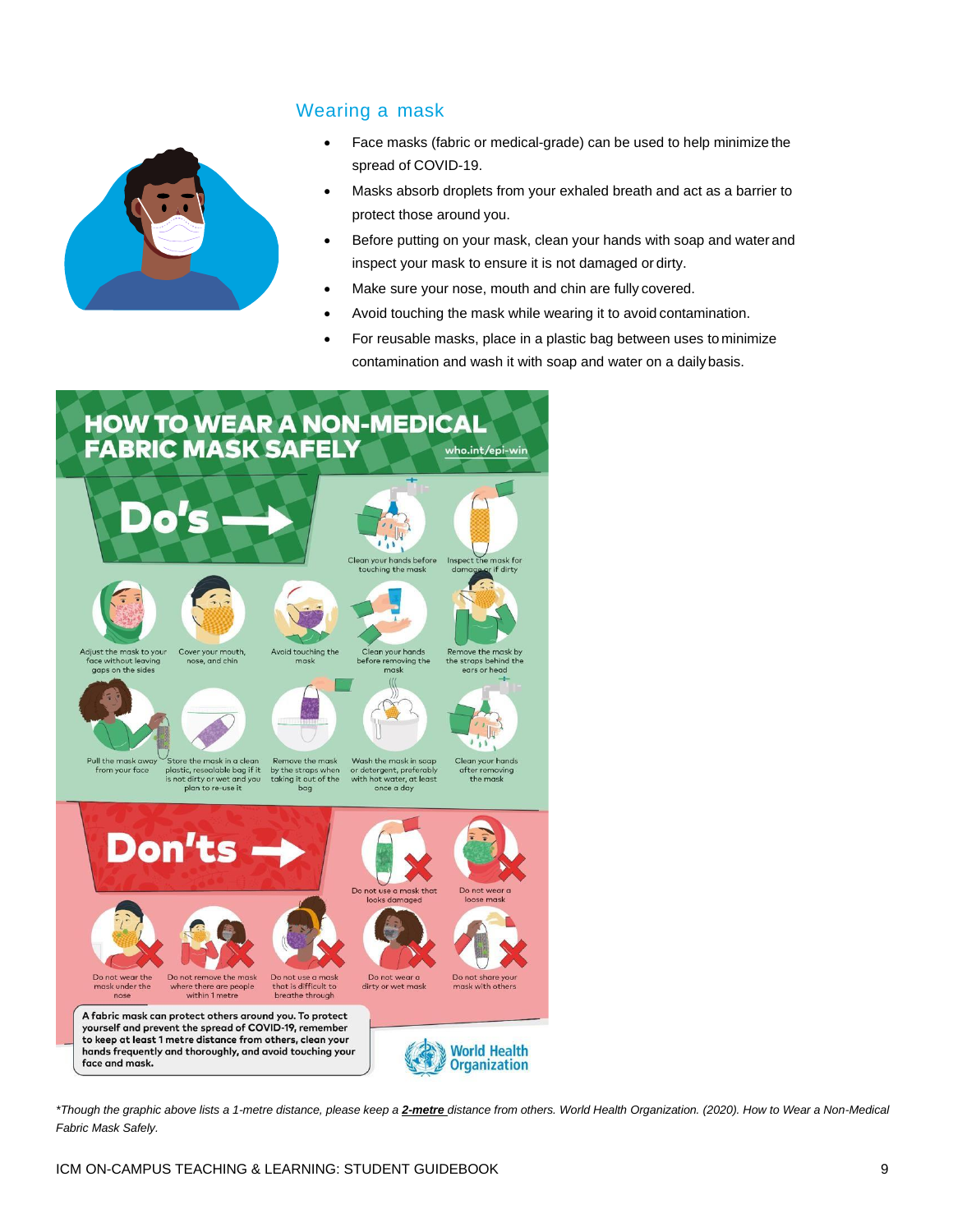### <span id="page-9-0"></span>**WHAT TO DO IF YOU ARE DIAGNOSED WITH COVID-19**

Students are welcomed to connect with a Student Success Advisor for support if they are diagnosed with COVID-19 and/or are not feeling well. Advisors can guide the students to take the appropriate next steps and support the students through their recovery period. Advisors can also help arrange academic accommodations as needed. To contact a Student Success Advisor students can email [advisor@learning.icmanitoba.ca o](mailto:advisor@learning.icmanitoba.ca)r join online advising hours. Online advising hours and zoom links are posted on the ICM Student Portal.

### <span id="page-9-1"></span>**NON-COMPLIANCE OF HEALTH CODE REQUIREMENTS OR STUDENT HANDBOOK CODE OF CONDUCT VIOLATIONS**

As per the ICM Student Handbook, ICM expects all staff and students to adhere to the standards of the *UM Policy on Respectful Work and Learning Environment*. ICM will use internal procedures to apply these policies but may consult the UM and in particular the Human Rights and Conflict Management Officer, to ensure staff and students meet the expectations of our partner institution. Please refer to **[www.umanitoba.ca/human\\_rights/rwle/](http://www.umanitoba.ca/human_rights/rwle/)** for information about the policy.

In order to ensure the safety of all community members is everyone's main priority, we require staff, students, and visitors to follow the information listed in this *Arrival Protocol & Safe Plan*. When attending campus, this includes:

- Practicing proper hand hygiene
- Following proper coughing and sneezing hygieneguidelines
- Practicing physical distancing
- Respecting and following maximum room capacities and office social distancingmarkers
- Wearing a 3-ply mask it is required to wear a 3-ply mask in all indoor and outdoor spaces on campus, regardless if social distancing can be maintained

Community members who are not acting in accordance to the terms of this *Teaching & Learning: Student Guidebook* or to the *Arrival Protocol & Safe Plan or violate the UM Policy on Respectful Work and Learning Environment may be subject to penalties, including the* possibility of suspension, expulsion, and/or being banned from campus. We thank you for taking these requirements seriously to protect yourself and those around you.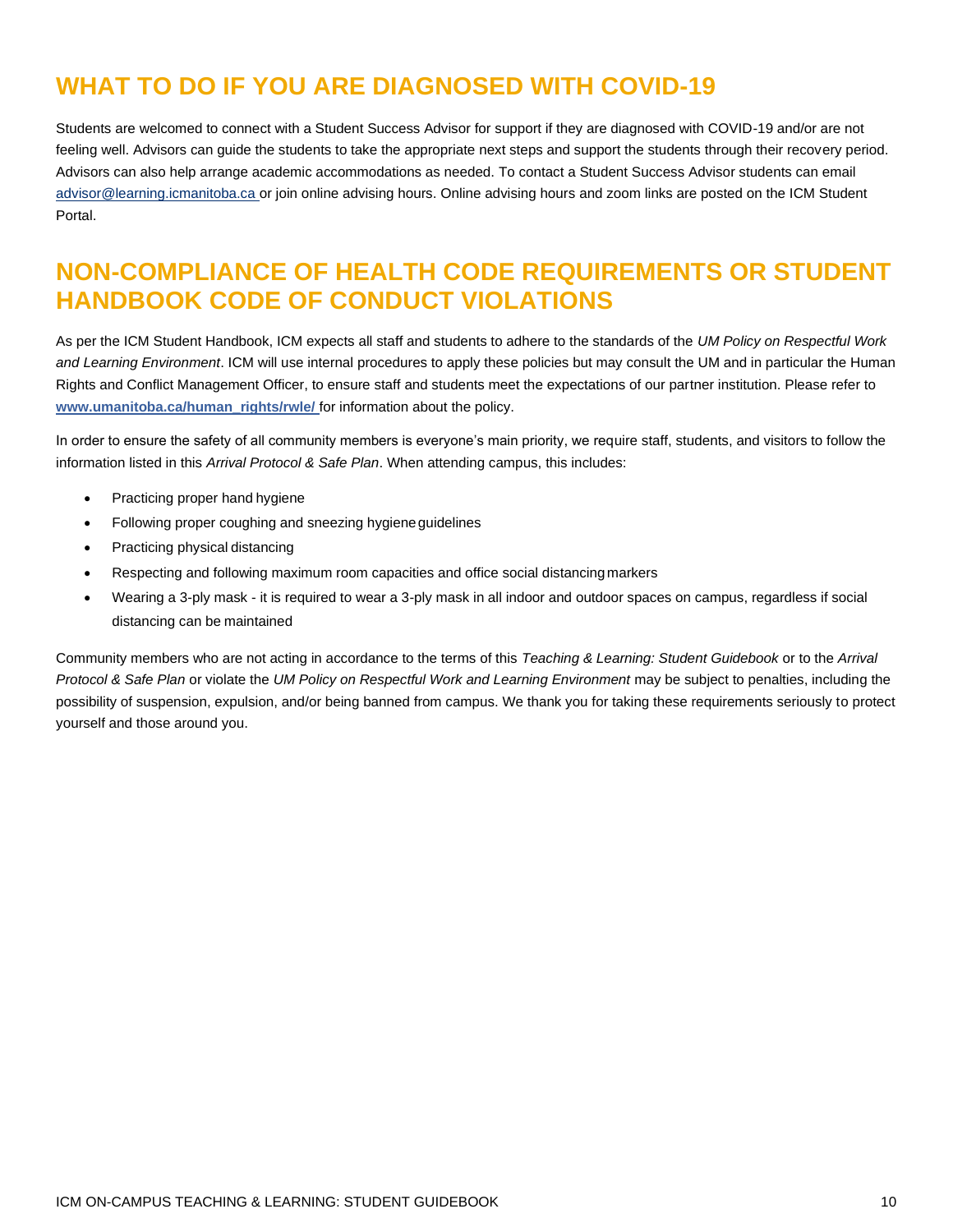### <span id="page-10-0"></span>**VACCINATIONS**

International students who wish to become vaccinated in Canada are able to do so. To book your appointment in Winnipeg [click here.](https://protectmb.ca/making-your-appointment-is-easy/) You can also visit any pharmacy that offers COVID vaccines. Once you have been fully vaccinated in Canada you can request an immunization record two weeks after you last dose. To apply for your immunization record, please fill out this form: [https://forms.gov.mb.ca/covid-](https://forms.gov.mb.ca/covid-immunization-record-request/) [immunization-record-request/.](https://forms.gov.mb.ca/covid-immunization-record-request/)

### <span id="page-10-1"></span>**GUARD.ME INSURANCE**

All students who are enrolled in courses are registered into one year of coverage in their first semester\*. For every semester after the first year, students are registered in Guard.Me health insurance for four months at a time as long as they are registered in ICM classes. Health coverage commences on the  $25<sup>th</sup>$  of the month prior to your semester start date (ex: a student starting studies in September will have their coverage commence on August  $25<sup>th</sup>$  and end on either December  $24<sup>th</sup>$  or August  $24<sup>th</sup>$ , depending if they are registered on a 1-year plan or a 4-month plan).

For any student who will be arriving prior to the commencement of classes, who are not registered in classes but who will still be in Canada due to a gap semester in between semesters, or after graduating and waiting to start at their next post-secondary institution, they have the option to purchase gap insurance by visiting [http://www.guard.me/icm.](http://www.guard.me/icm) It is important that you keep this mind and make sure that you take the steps necessary to ensure that you do have insurance coverage if you are in Canada but not studying. Likewise, if you are arriving in Canada prior to the 25<sup>th</sup> of the month prior to your semester start date you can purchase early arrival insurance at the same link. It is important that if you are in Canada you have an active insurance policy.

*\*Students who opt out of insurance in their first term of studies will be added to a 4-month plan for each term they register in classes when they do not opt out of coverage.*

## <span id="page-10-2"></span>Travel to Winnipeg

### <span id="page-10-3"></span>**ARRIVAL PROTOCOL & SAFE PLAN**

This document is updated regularly, particularly following the announcement of any government policy changes. It is important to ensure you refer to the most recent version whenever consulting with the document.

<span id="page-10-4"></span>This document references a variety of key topics relating to your travel, including information on current government policies, mandatory COVID-19 testing, self-isolation requirements and guidance, airport pickup and transfer, exemptions for vaccinated travelers, and much more.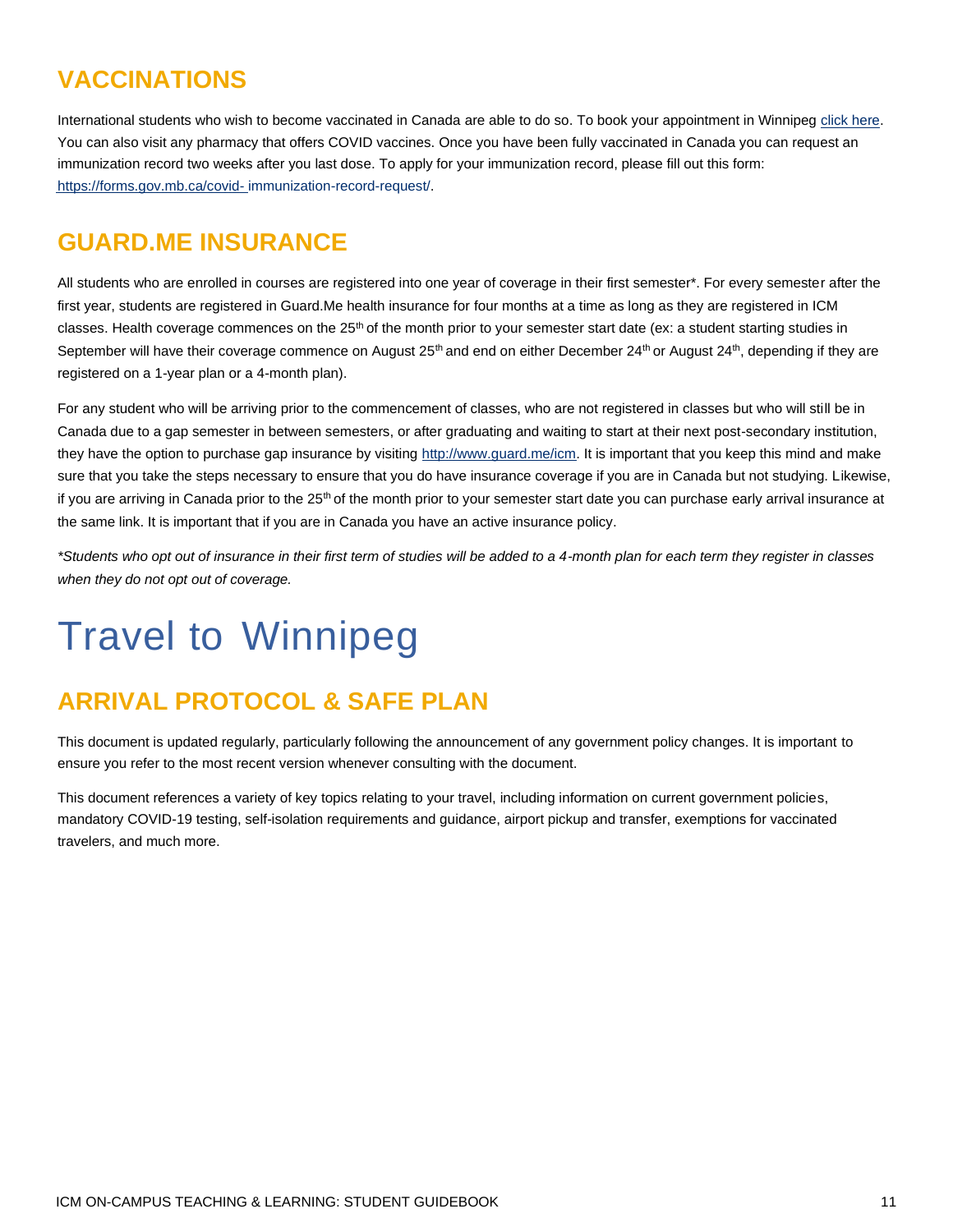## <span id="page-11-0"></span>Course Registration

<span id="page-11-1"></span>ICM and all approved students will be required to follow the UM's guideline regarding in-person activities on campus, including adherence to the policies listed in this guidebook, such as classroom requirements, mask policies, etc.

### <span id="page-11-2"></span>**ON-CAMPUS COURSE OPTIONS**

The *Enrolment & Course Expectations Guide* is available for students to review the approved in-person course list, course expectations/format, technology requirements, and other important information. This guide is available [here.](https://machform.icmanitoba.ca/view.php?id=184756) This information can also be found on ICM Student Portal under Academic Information.

### <span id="page-11-3"></span>**COVID-19 SAFETY MODULE (MOODLE)**

Prior to attending the UM campus and the ICM office and classrooms, all students and staff will be required to complete a COVID-19 Learning Module. These learning modules are designed to help all community members understand the expectations and requirements of learning and working on-campus. These modules will be available to students and staff on Moodle, accessible through Student Portal. All students will be required to complete their modules prior to being eligible to register in classes and attend campus, while instructors, teaching assistants, and administrative staff will be required to complete their modules before reporting to campus for work.



*COVID-19 Safe Return Moodle Learning module for Students*

*COVID-19 Safe Return Moodle Learning Module for Staff*

Information on how to access these online learning modules will be circulated by email. Please check your official ICM email on a regular basis for important announcements like the instructions for completing your modules.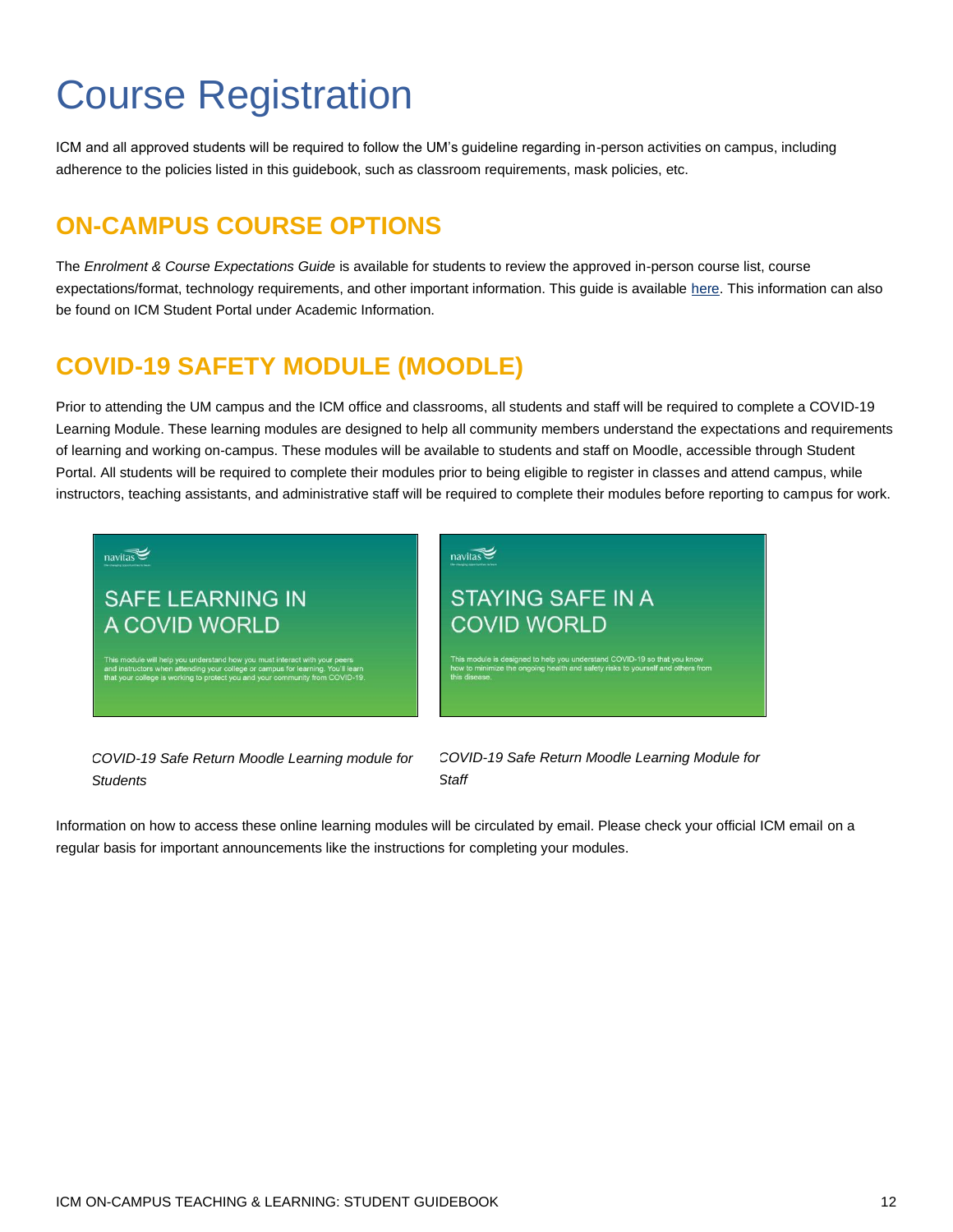### <span id="page-12-0"></span>**STUDENT IDENTIFICATION CARD (ID CARDS)**

The University of Manitoba Student ID Centre is open for the Summer 2022 term. You can make an appointment to go the to Registrars office to get your student ID card by clicking [here.](https://3608.waitwell.ca/)

If you are not in Winnipeg you can also order your ICM student ID card by:

- On the Student Portal go to the Front Desk Page
- On the poster "Do You Need an ICM ID Card?" click on the link "**Click here to fill out the ID Card RequestForm**"
- You will be required to provide a Winnipeg address where the ID card will be mailed within 3-4 weeks of the request date

Students who do not have student ID cards are able to use their passport or other government issued ID to identify themselves when signing in to write their tests or exams during the Summer 2022 term. Student ID cards are not required for classroom attendance. Once campus reopens more fully, arrangements will be made to safely acquire Student ID cards.

### <span id="page-12-1"></span>**EXHIBITING SYMPTOMS OF COVID-19**

ICM has worked with instructors to ensure that the course content/assessments will be kept similar for both remote and in-person sections. Students who are exhibiting COVID-19 symptoms will be requested to attend remote sections for a period of at least two weeks. For the Summer 2022 term, medical documentation will not be required for any absence related to illness.

### **Student Not Feeling Well**

If a student is unwell. Please follow the protocol charted below:



\*Chart taken from [covid\\_student\\_absence.pdf \(umanitoba.ca\)](https://umanitoba.ca/sites/default/files/2022-01/covid_student_absence.pdf)

#### Assessing Needs for Self-Isolation

*Students and staff must not come to campus if they are feeling sick or experiencing symptoms of COVID-19*.Students are encouraged to monitor their COVI 19 symptoms and can self-screen using **[https://sharedhealthmb.ca/covid19/screening-](https://sharedhealthmb.ca/covid19/screening-tool/) [tool/](https://sharedhealthmb.ca/covid19/screening-tool/)**. If the results ask you to self-isolate (quarantine), please reach out to your instructor/TA to notify them of your absence. (see the chart above).

ICM ON-CAMPUS TEACHING & LEARNING: STUDENT GUIDEBOOK 13 AND 13 AND 13 AND 13 AND 13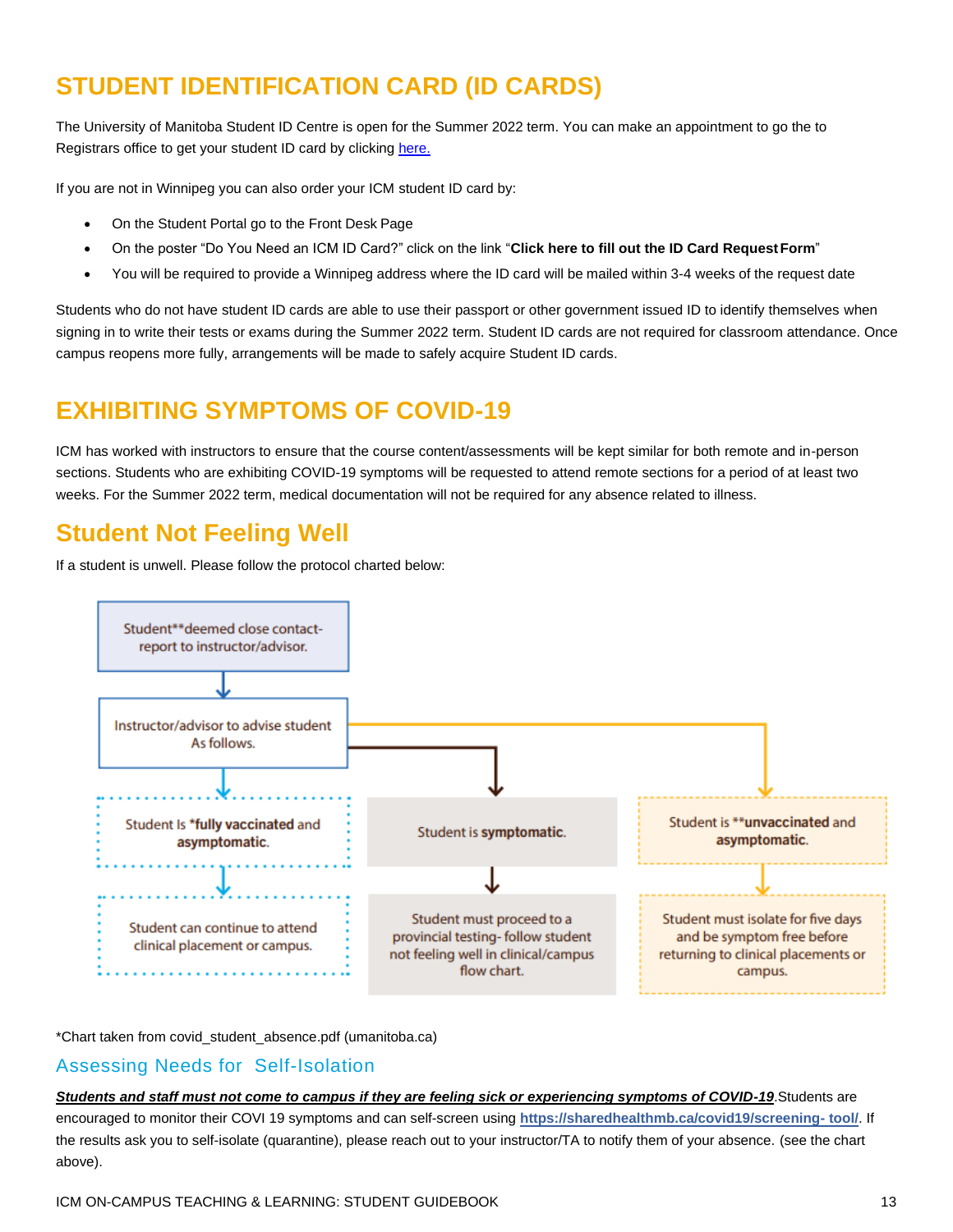Students and staff who are not complying with the requirement to wear a 3-ply mask or who are demonstrating symptoms of COVID-19 will be asked to leave campus and to teach/learn remotely until safe to do so again.

### Notifying Instructor of Absence

Students should inform their instructor as soon as they feel ill so academic accommodations can be discussed and arranged where appropriate. All sections of courses offer in-person have an equivalent option available remotely, so students who are feeling unwell will be eligible to attend the virtual section when they are feeling unwell. Please be advised that medical documentation will not be required of students for the Summer 2022 term.

If you have any questions or concerns about any of the information listed, you can email ICM student advisors at **[advisor@learning.icmanitoba.ca](mailto:advisor@learning.icmanitoba.ca)**, or make an online Zoom appointment with an advisor by clicking on the link displayed on the ICM Student Portal.

### Responding to a Suspected Case On-Campus

[Per the UM,](https://umanitoba.ca/coronavirus/staff-faculty-researchers) if you have reason to suspect a student or staff member is not feeling well and on-campus, reach out to an ICM instructor or staff member to reach out to the person exhibiting symptoms while maintaining physical distancing and ask them if they are not feeling well. Ask them if they have completed the Shared Health Screening tool which can be found at: [https://sharedhealthmb.ca/covid19/screening-tool/ o](https://sharedhealthmb.ca/covid19/screening-tool/)r by calling 1-877-308-9038. If they completed the online assessment and are now exhibiting signs of being unwell, they could be asked to go home and complete the assessment again. If they didn't complete the online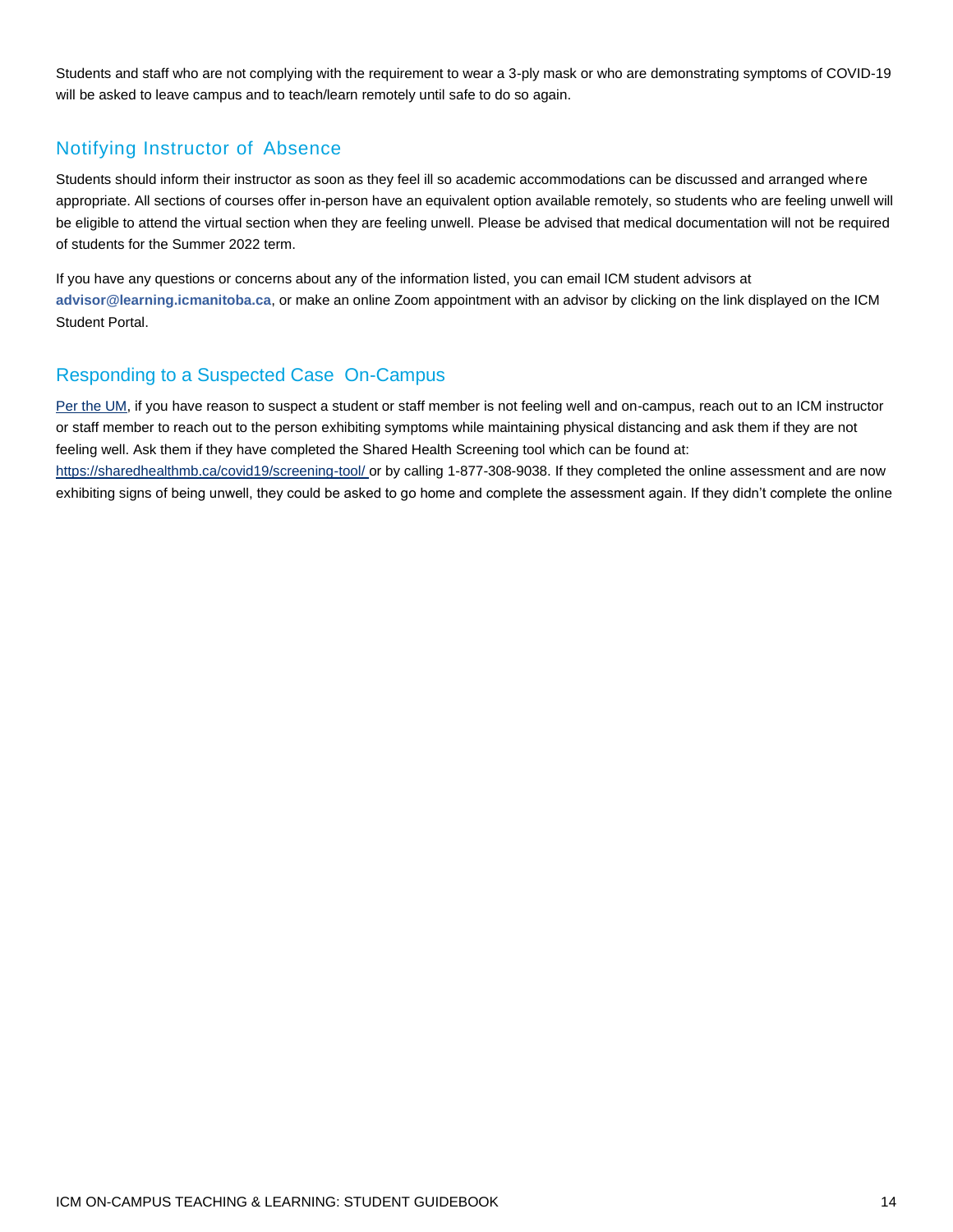assessment they could be asked to go home and complete the assessment and only return to the campus when they can answer 'no' to all the questions.

### <span id="page-14-0"></span>**SHIFTING TO REMOTE STUDIES DURING OUTBREAK**

Despite best efforts to keep the community safe through quarantine requirements, prior training, pre-screening questionnaires, and social distancing measures, there may be circumstances where the Province of Manitoba, the University of Manitoba, or ICM declares that all learning must return to remote delivery. This could include the possibility of a local outbreak of COVID-19. In this circumstance, students and instructors will be notified by email of the urgent need to shift to remote delivery. In such cases, all students and instructors will be required to immediately shift to this new delivery format until otherwise advised.

### <span id="page-14-1"></span>**REQUIREMENTS FOR TECHNOLOGY**

All approved in-person students are required to have personal access to an operational computer and internet connection in order to complete class requirements. This will ensure the smooth transition if classes shift to remote studies during outbreak.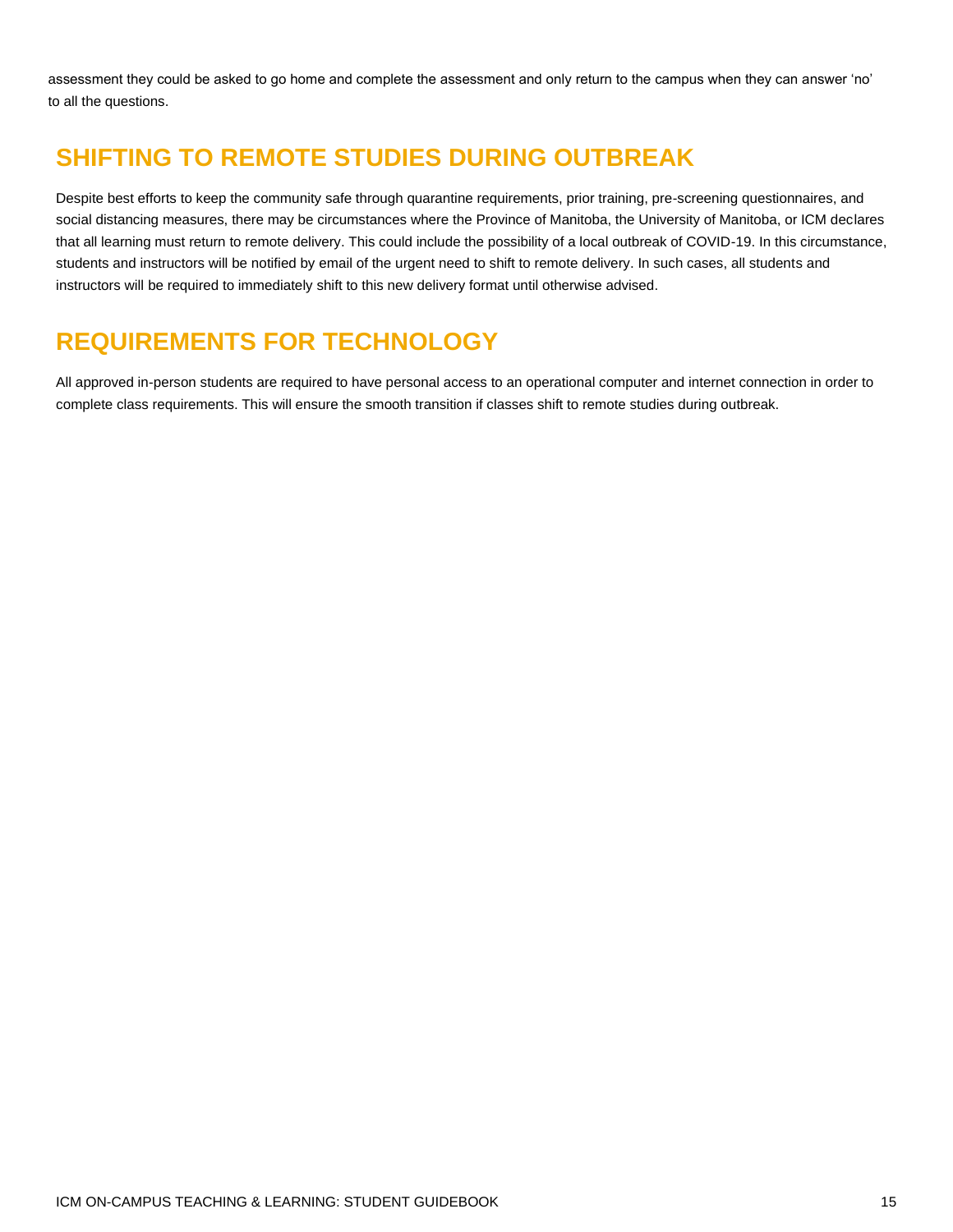## <span id="page-15-0"></span>Classroom Expectations

### <span id="page-15-1"></span>**TRAFFIC FLOW IN CLASSROOMS**

The classrooms which will be used for the Summer 2022 term are 318, 310, 225, 329, 229, and 305 St. Paul's College, Education 138, 55 Chancellor's Circle 211, Parker 206.

Upon entry into each classroom, a hand sanitizing station will be made available.

### <span id="page-15-2"></span>**CLASSROOM ATTENDANCE**

Instructors and Teaching Assistants are required to take attendance in every class, which is then submitted to the Student Success Advisors for weekly follow-up with students. Note that in the event of a confirmed case of COVID-19 by public health authorities, attendance records may be used and shared with official government agencies to identify others at risk through community contact.

If you are feeling unwell, you are required to attend the remote section of the class as you will be unable to attend the on-campus section. Please consult the "EXHIBITING SYMPTOMS OF COVID-19" section earlier in this Guidebook if you are exhibiting symptoms of COVID-19.

### <span id="page-15-3"></span>**HEALTH & SAFETY IN CLASSROOMS**

#### Mask Policy

Masks are mandatory across campus, including in classrooms and outdoor spaces. The only times you can remove your mask briefly while on-campus are when you are eating/drinking while physically distanced (3 metres). Eating in the classroom is not permitted. For more information of UM mask policy, please se[e here](https://umanitoba.ca/covid-19/health-safety#mask-use)

### HVAC System

Per th[e University of Manitoba,](https://news.umanitoba.ca/hvac-at-um/) the UM's heating, ventilation, and air conditioning systems meet or exceed the ASHRAE standards for building ventilation and filtration standards. These standards are supported by the Government of Canada and are part of the guidance for ventilation created by the Public Health Agency of Canada (PHAC) to prevent COVID transmission.

Well-functioning HVAC systems support overall COVID-19 safety protocols (measures such as vaccinations, masking, cleaning) by removing and diluting aerosols that may contain viruses from indoor spaces.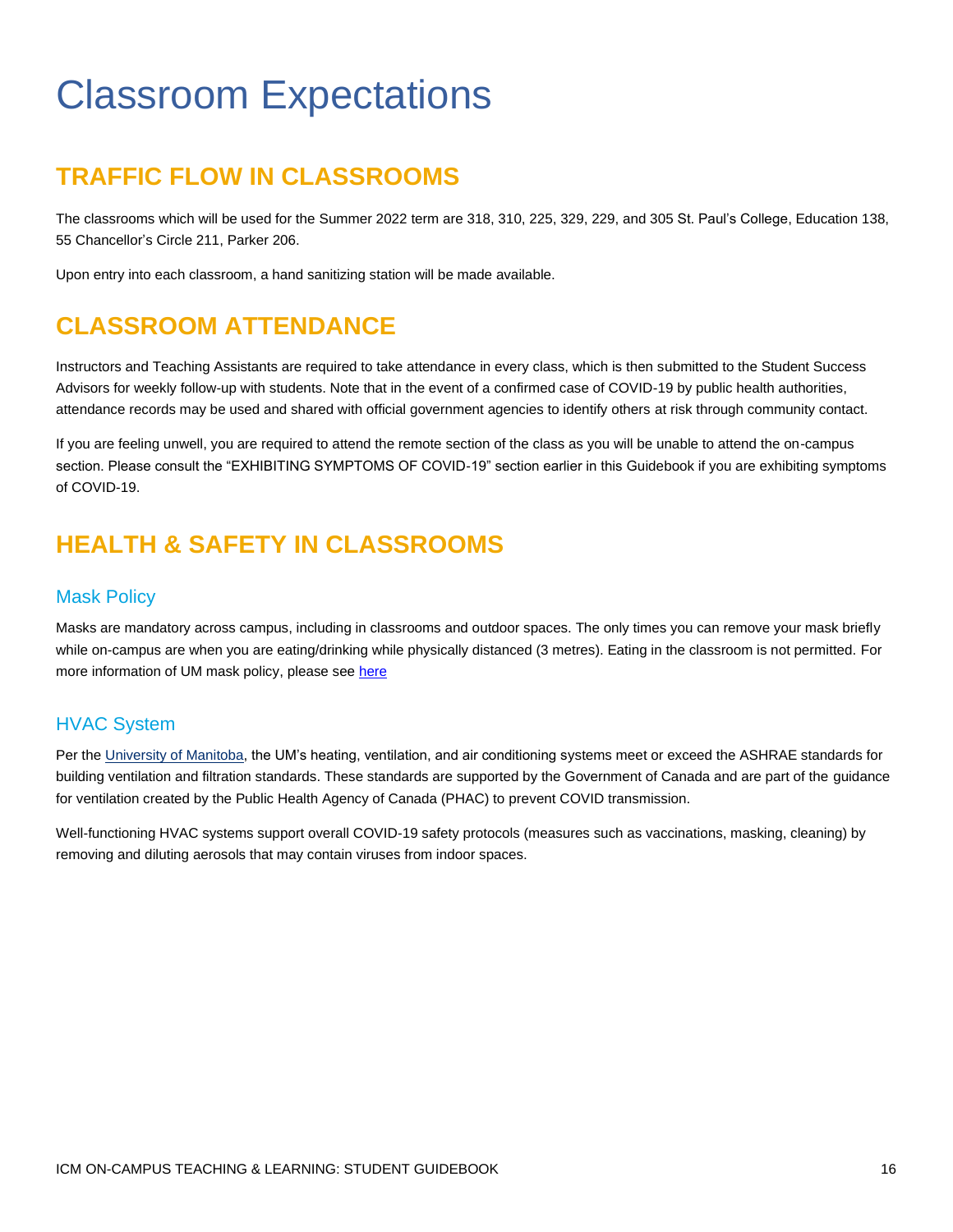It is important to note that adjusting ventilation will not affect transmission between individuals who are in close proximity. Practicing safety fundamentals—wearing a mask, physical distancing, hand hygiene—is of utmost importance.

To support the anticipated increase of in-person activity on campus in September 2021, UM has enhanced ventilation protocols—many of which have been in place since early 2020—by reviewing ventilation systems and working to optimize the capabilities of these systems. The compliance of these ventilation protocols have been confirmed by the UM for each of the spaces ICM offers classes and services to students.

Some additional measures that have been taken by the UM are:

- Filters inspected to ensure they are functioning properly.
- All demand ventilation systems disabled to keep the air handling operating at full capacity even during low-occupancy periods.
- As seasonal conditions allow, mixed air systems are set to 100% fresh air.

With these enhancements in place, operations of the university's ventilation systems align with COVID-19 public health requirements and recommendations, as outlined by [COVID safety recommendations.](https://www.canada.ca/en/public-health/services/diseases/2019-novel-coronavirus-infection/guidance-documents/guide-indoor-ventilation-covid-19-pandemic.html)

More information about the UM's HVAC systems can be found at [https://news.umanitoba.ca/hvac-at-um/.](https://news.umanitoba.ca/hvac-at-um/)

#### Cleaning of Classrooms

ICM will coordinate appropriate cleaning protocols in line with good practice during the COVID-19 pandemic. All classrooms and office locations will be equipped with sanitizer stations. Welcome packages for students and instructors will also include individual sanitizer bottles. Classrooms will also be equipped with additional sanitizer wipes.

Classrooms will receive a full clean once daily and there will be sanitizing stations set up in the rooms to facilitate sanitizing of desktops/tablets between classes, should the users wish to do so. Caretaking will be sanitizing high touch areas and water fountains regularly throughout the day and washrooms will be cleaned/sanitized regularly.

Cleaning arrangements will include:

- High grade (disinfectant) products to be used across the same cleaning areas as covered in the day-to-day standard clean.
- Frequent cleaning and disinfecting of high touch surfaces such as benchtops, desks, doorknobs, taps and handrails with a high-grade detergent or wipes.
- Frequent cleaning and disinfecting of used objects such as shared computers, photocopiers and other equipment with a highgrade detergent or wipes.

#### **Terminal Clean (Deep Clean)**

In the event of a local outbreak, classes will be moved to remote delivery and a deep clean of classrooms/office spaces will be conducted. A terminal clean is a thorough clean that covers a building from ceiling to floors and all furniture in between.

#### Getting to Campus

Winnipeg Transit offers public transportation to many areas of Winnipeg via the public bussing system. Students are able to access Peggo cards and auto-fill them by clicking on the following link: **<https://efare.winnipegtransit.com/e-Fare/welcome.html>**

Winnipeg transit has made face masks recommended for all passengers who wish to ride the bus. For more information on precautions that Winnipeg transit is making, please visit: **[https://winnipegtransit.com/en/rider-guide/news/winnipeg-transit-response-to-covid-](https://winnipegtransit.com/en/rider-guide/news/winnipeg-transit-response-to-covid-19)[19](https://winnipegtransit.com/en/rider-guide/news/winnipeg-transit-response-to-covid-19)**

For students wishing to park on campus for the Summer 2022 semester, you will be able to access information on parking permits by visiting [https://umanitoba.ca/parking/student-parking.](https://umanitoba.ca/parking/student-parking)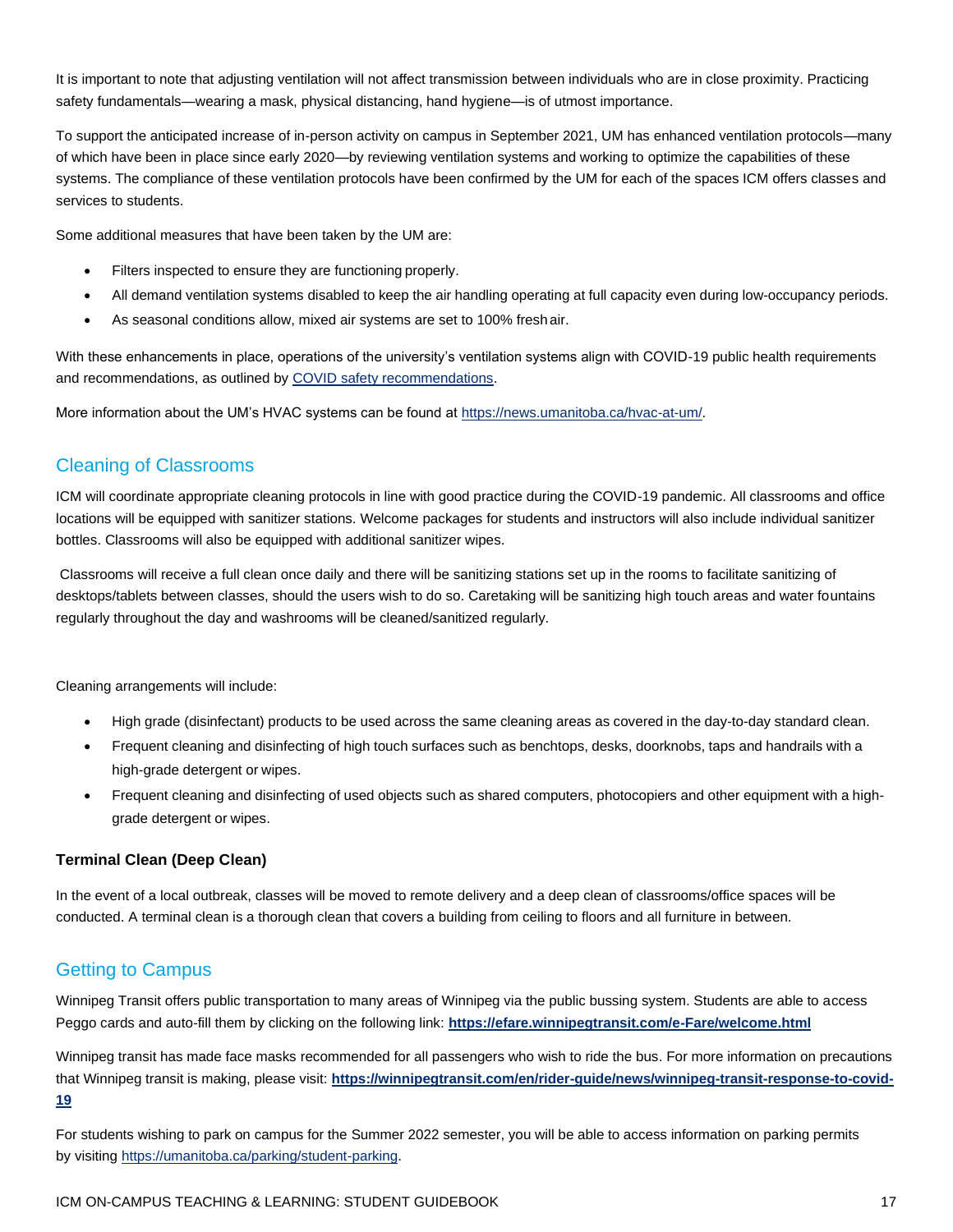### <span id="page-17-0"></span>**STUDY SUPPORT SERVICES**

### ICM Student PEER Supports

#### **Peer Education**

ICM Peer Educators are student volunteers who have excelled in academic courses and are eager to support their peers in their academic journey by offering free tutoring services in a variety of subjects. They are friendly, helpful individuals who assist their peers by providing tutoring, feedback, and informational resources in a variety of subject areas. Students can book a tutor at no cost by following the directions on the ICM Student Portal.

#### **Peer Advisors**

ICM Peer Advisors are student volunteers who work closely with the Student Success Advisors to respond to common questions and concerns during peak advising times. Peer Advisors are mentors and a group of friendly, supportive faces for all students. Peer Advisors also host workshops and information sessions to provide resources for common topics. Students can access Peer Advisors through community meet ups that are offered throughout the term. Stay tuned to your ICM Student Portal for more details!

#### **Social Committee**

Social Committee works closely with ICM staff to support students' transition into ICM and into the UM by encouraging community building between incoming, current, and outgoing students, as well as alumni. Social Committee focuses on hosting a variety of events so students can stay engaged with one another. Even during the remote terms, ICM Social Committee is actively preparing a variety of social activities you can get involved in.

#### **Cultural Ambassadors**

Cultural Ambassadors create awareness of ICM's cultural diversity by leading initiatives that celebrate the backgrounds of our student body, while embracing our collective Canadian experience. They are enthusiastic about creating a supportive space in which all students feel they are welcome participants in the ICM community.

#### **UM Library Resources**

The UM Libraries are great resources for making your studies as successful as possible. When accessing library resources, you will want to sign into the UM Libraries website using your UMNet ID. You can claim your UMNet ID by visiting **<https://learning.icmanitoba.ca/feed/ITServices>**.

Below are key UM Library resources that ICM students can utilize:

- **UM Library Updates**  Find out key information about UM Library access and availability of services **<https://libguides.lib.umanitoba.ca/covid-19-libraryaccess>**
- **LibGuides**  If you are looking for more information on specific subject areas throughout the term, the LibGuides through the UM libraries are great resources. The website will point you in the right direction towards subject specific information for your course assessments - **<https://libguides.lib.umanitoba.ca/icmstudents>**.
- **UM Library Searches – <https://umanitoba.ca/libraries/LibrarySearch>**
- **Ask the UM Library Staff [–https://apps.lib.umanitoba.ca/chat/pop\\_up/uml.html](https://apps.lib.umanitoba.ca/chat/pop_up/uml.html)**
- **Study Spaces –** Please note that all libraries, including Elizabeth Dafoe, Sciences & Technology, and Neil John Maclean Health Sciences Libraries, are now closed. You can still get Libraries' help online. Masks are required in all library spaces.
	- o The Elizabeth Dafoe Library (main floor)
		- Open Monday-Friday from 10:00am-6:00pm
		- 110 seats available total (walk-in, no advanced booking), students must show UM ID uponentry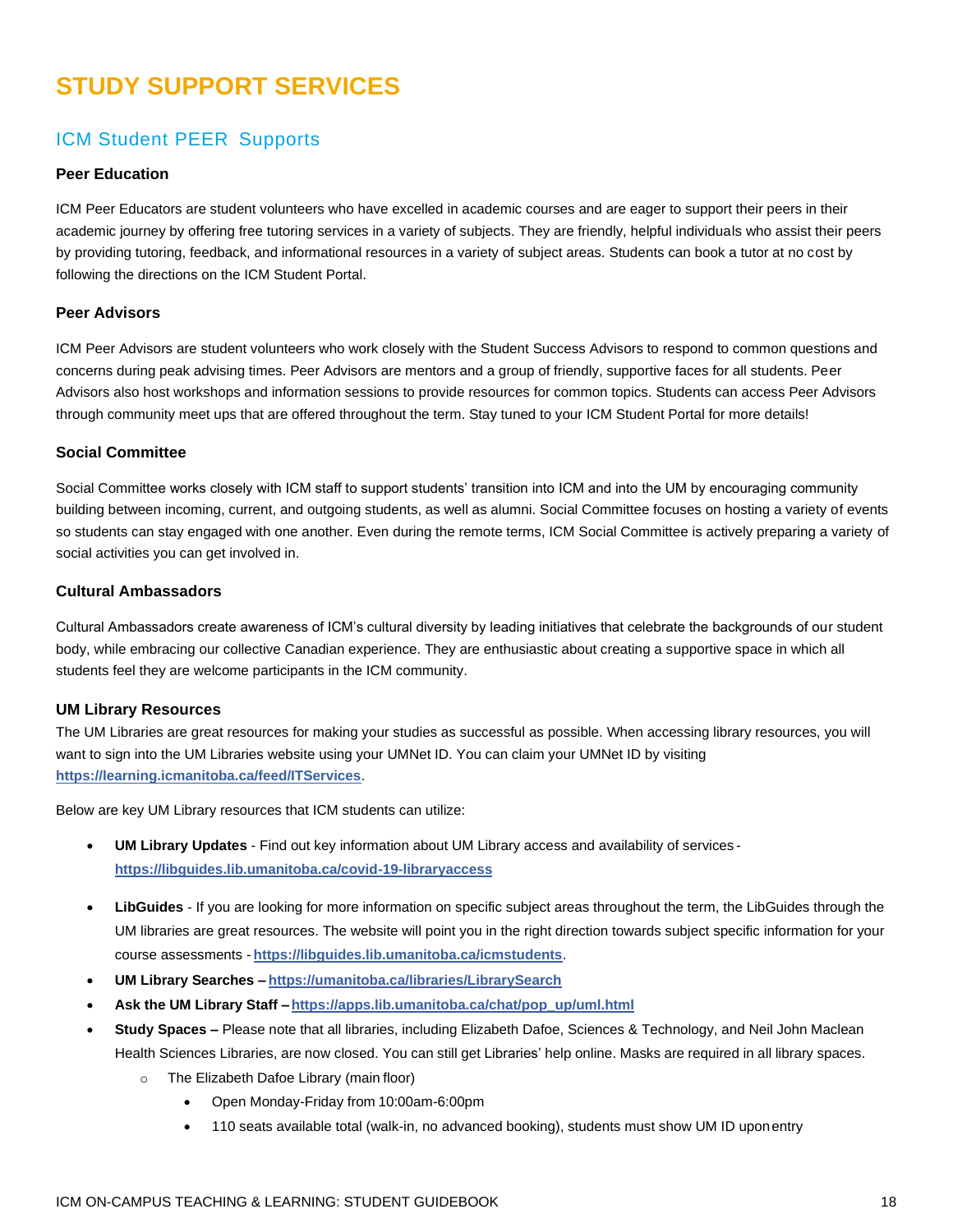- o The Science & Technology Library (main floor)
	- Open Monday-Friday 10:00am-6:00pm
	- 65 bookable quiet study spaces, students must show UM ID upon entry

#### Online Academic Journal Access

All current ICM students have access to eJournals Access through the UM Library student services. The two online academic journals are ProQuest Research Library and EBSCO Academic Search Complete. To access these journals, students will need to login to their ICM Student Portal account.

### Course Textbook Requirements

To find out which textbooks are required for your ICM courses, a list can be found on your ICM Student Portal under "Documents" – "Academic Information" – "Textbook List – 202103." You can also look at each of your course's requirements on their individual Course Syllabus posted on each course Moodle page. Note - all UTP I textbook fees are included in your tuition fees.

Many of the textbooks that your ICM instructors are requiring can be purchased as an electronic textbook (online version) from anywhere in the world. Please follow your individual Course Syllabus for how to purchase these eTexts if available.

### UM BookStore

Please reference the UM's website for the UM BookStore's hours of operation, located at

[https://www.umanitoba.ca/campus/bookstore/hours.html.](https://www.umanitoba.ca/campus/bookstore/hours.html) There are also online ordering options. Additional resources of interest may include:

- Purchase materials online -**<https://umanitoba.ca/campus/bookstore/shoponline.html>**
- Purchase via email **[bookstore\\_webmaster@umanitoba.ca](mailto:bookstore_webmaster@umanitoba.ca)**
- Purchase via telephone (204) 474-8321, or toll free (800) 310-3331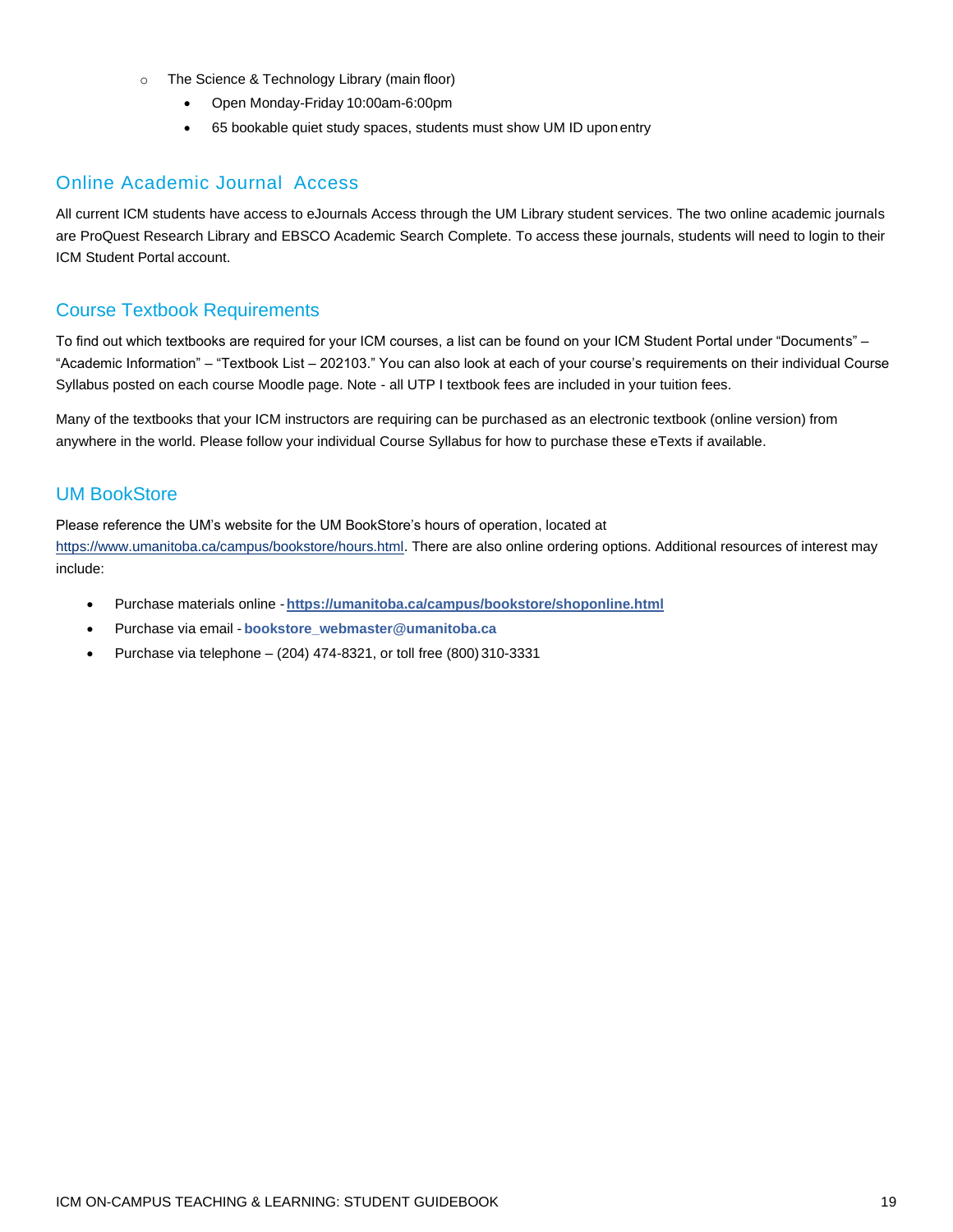# <span id="page-19-0"></span>Attending ICM Events

### <span id="page-19-2"></span><span id="page-19-1"></span>**ON-CAMPUS STUDENT EVENTS**

ICM Student Experience and Student Leadership Team are excited to welcome you back on campus in the coming weeks. Various in- person social events and activities will be hosted throughout the term to help you to connect with each other. To keep everyone safe the following measures will be in place:

- Any students attending an in-person event must RSVP by reserving their space in advance. The form to RSVP will be included on the Events page of the Student Portal and the event invitations sent by email. Capacity will be limited to ensure adherence to all Provincial and University of Manitoba guidelines.
- Students attending in person event must wear a 3-ply mask, sanitize hands, abide by all physical distancing measures, and always follow staff directions.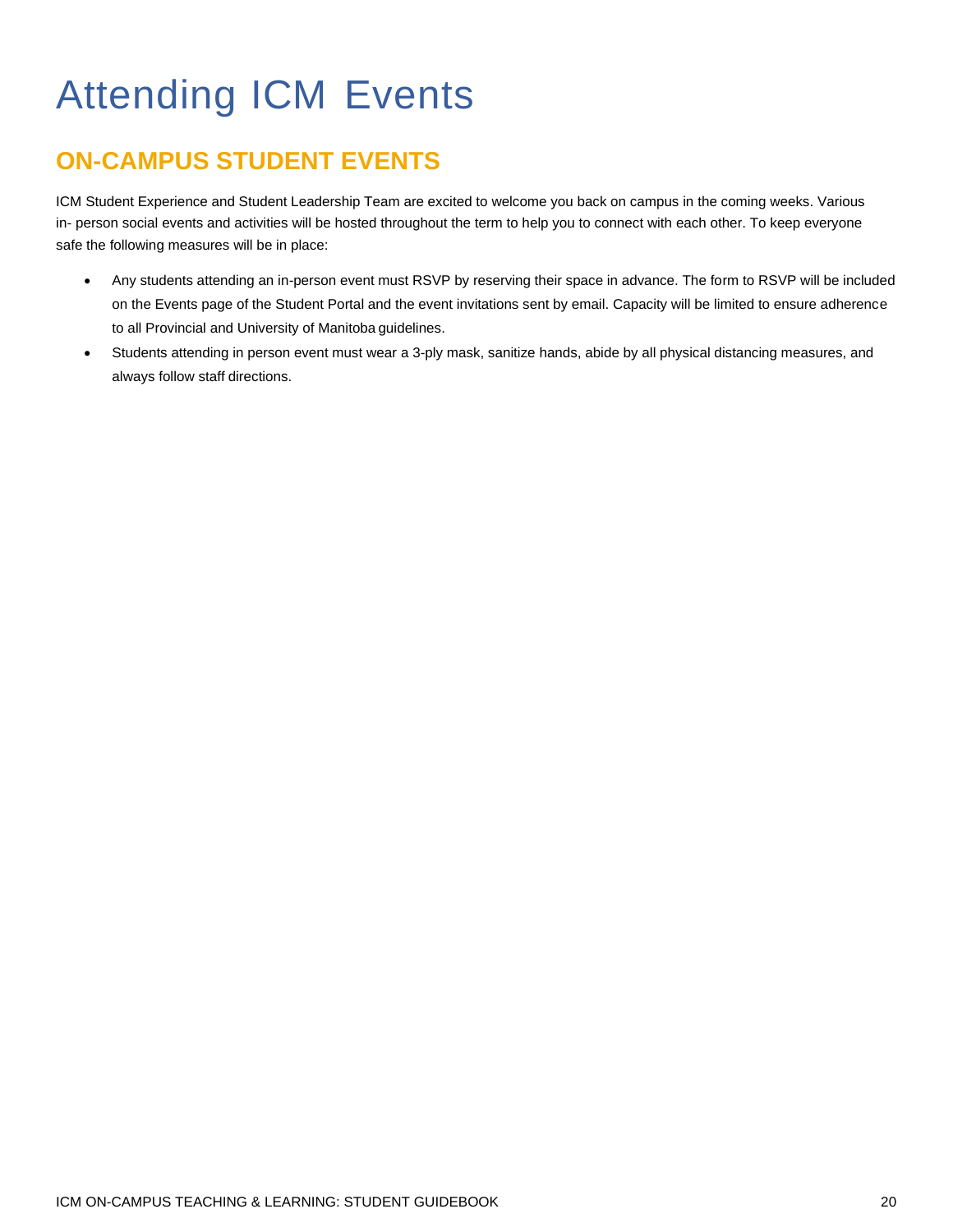# <span id="page-20-0"></span>Visiting the ICM Office

The ICM office is open daily from 8:30-4:30. Advising services can still be accessed online through Zoom as we have been doing in the past. In addition to this, Our advising services will be offered both online (drop-in) and in-person (appointment-based) For more information on how to connect with us, please visit th[e Student Success Advising page](https://learning.icmanitoba.ca/feed/StudentSuccessAdvising) on the student portal.

- All visitors to the ICM office will be required to wear a 3-ply mask for the entirety of their visit.
- Please make sure you keep physical distance from others while you're in the office and follow the reception lineup floor markings.

### <span id="page-20-1"></span>**HOW TO MEET WITH A STUDENT SUCCESS ADVISOR ONLINE**

Advising for the Summer 2022 term will be done mainly online. Online advising hours are posted on the ICM Student Portal. Students can join the provided Zoom links throughout the day and speak to an advisor. The hours are usually Monday to Friday during regular business hours (Winnipeg time). Students can also email the Advising team at [Advisor@learning.icmanitoba.ca.](mailto:Advisor@learning.icmanitoba.ca)

<span id="page-20-2"></span>In-person appointments may be requested as well. This will be decided on a case-by-case basis by the advisor. If students have an appointment with an advisor, they must email the advisor when they arrive and follow the below instructions for attending the ICM office.

### **ICM Office Traffic Flow**

Visitors entering the office must follow all signage, including one-way arrows. Make sure if in line to stand where the floor markers indicate a 6ft or 2 meters distance from the next person and wait to be called up to the Front Desk. Remain behind the plexi-glass at all times once speaking to a member of the Front Desk staff.